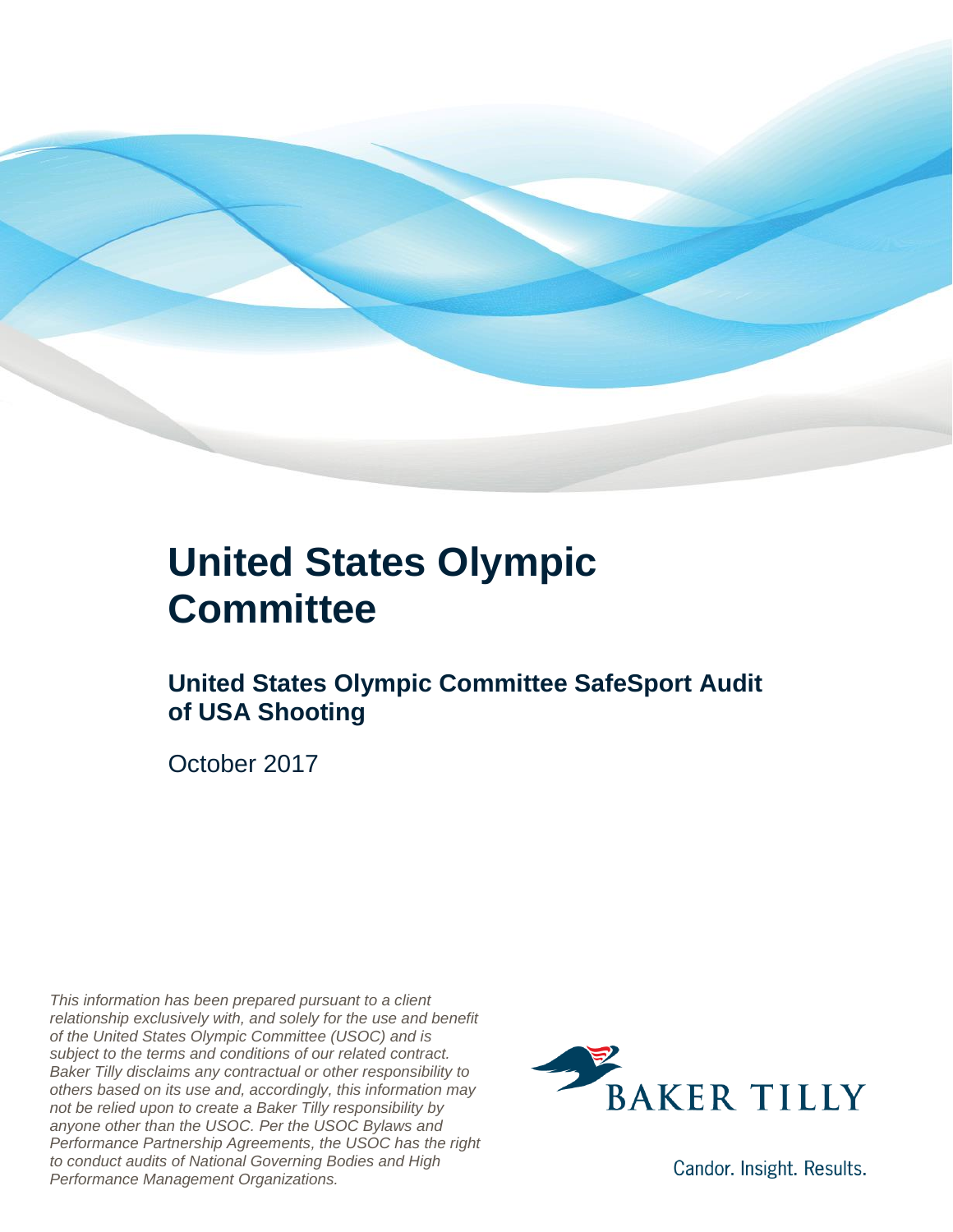

|  | UNITED STATES OLYMPIC COMMITTEE SAFESPORT AUDIT OF USA |  |
|--|--------------------------------------------------------|--|
|  |                                                        |  |
|  |                                                        |  |
|  |                                                        |  |
|  |                                                        |  |
|  |                                                        |  |
|  |                                                        |  |
|  |                                                        |  |
|  |                                                        |  |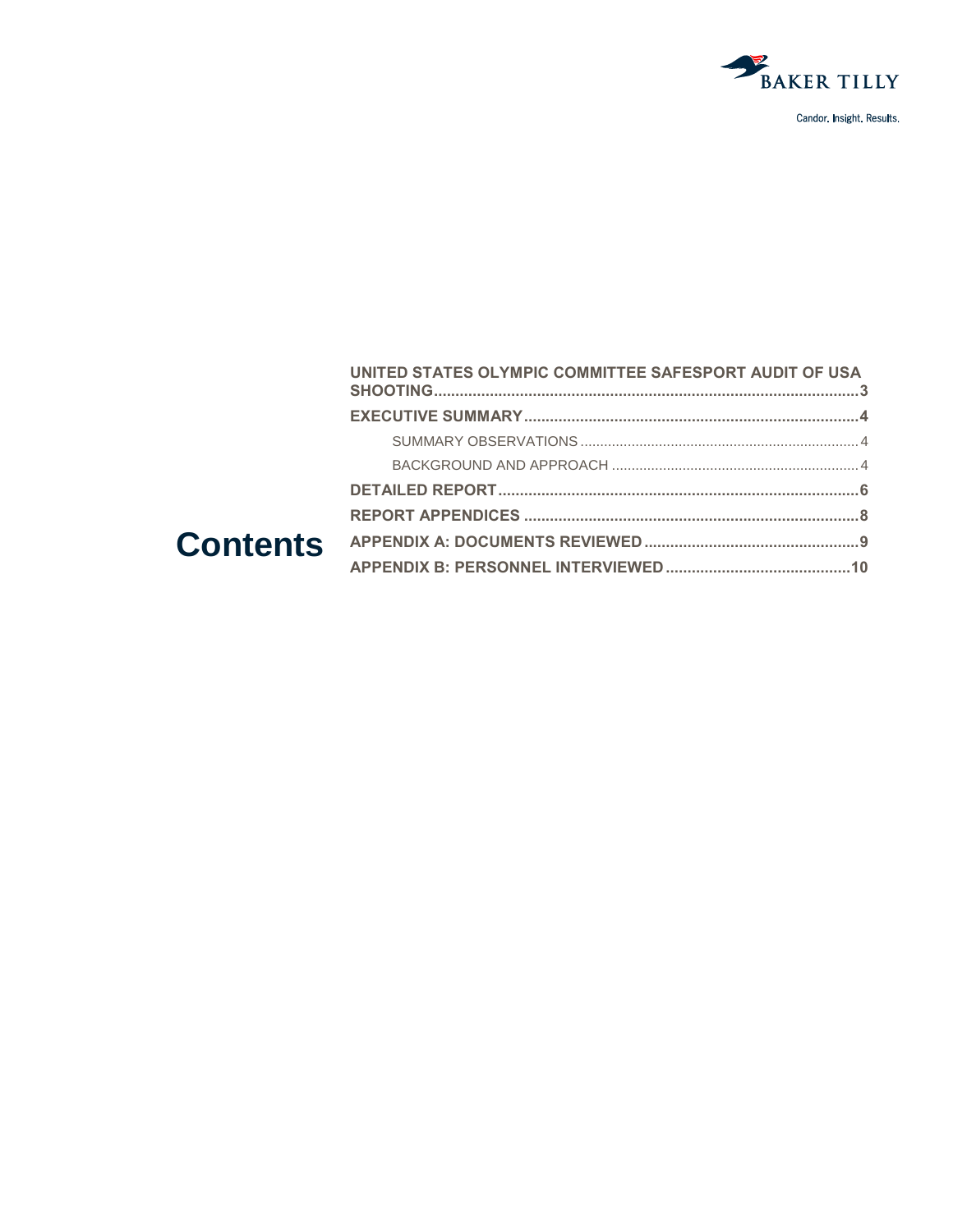

 $\overline{a}$ 

United States Olympic Committee USOC SafeSport Audit of USA Shooting

### <span id="page-2-0"></span>**United States Olympic Committee SafeSport Audit of USA Shooting<sup>1</sup>**

<sup>1</sup> To consider the report in its entirety, please refer also to the detailed management response that will appear here [\[Governance Documents\]](https://www.teamusa.org/Footer/Legal/Governance-Documents) within 90 days of the date of this report.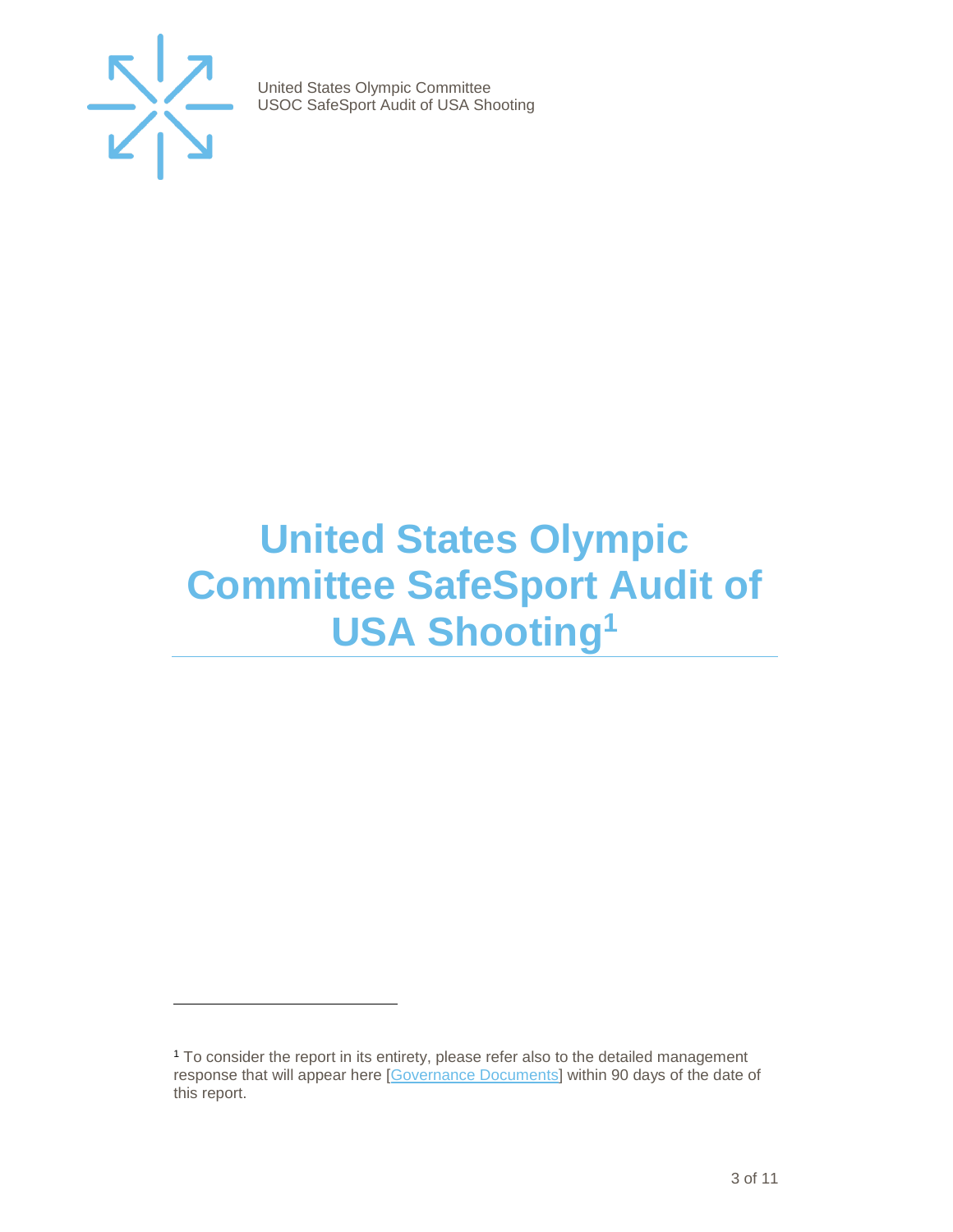

## **Executive Summary**

#### <span id="page-3-1"></span><span id="page-3-0"></span>**Summary Observations**

It shall be the policy of the United States Olympic Committee (USOC) that each National Governing Body (NGBs) adopt a Minimum Standards Policy for Athlete Safety Programs (Athlete Safety Standards) by December 31, 2013<sup>2</sup>.

We noted the following opportunities to enhance the design of USA Shooting's compliance with the Athlete Safety Standards:

- **Athlete Safety Standards - Criminal Background Checks and Education and Training Testing** – Requiring criminal background checks and education and training is not consistently enforced by USA Shooting. The following exceptions were identified during our testing:
	- Six individuals selected for testing (60% of the selected individuals) did not have criminal background checks conducted during the testing period (i.e., May 1, 2016 through April 30, 2017); however, evidence was provided that four of the individuals had completed the criminal background checks prior to issuing the audit report.
	- Four individuals selected for testing (40% of the selected individuals) did not complete education and training requirements during the testing period (i.e., May 1, 2016 through April 30, 2017); however, evidence was provided that three of the individuals had completed the education and training requirements prior to issuing the audit report.

#### <span id="page-3-2"></span>**Background and Approach**

l

USOC engaged Baker Tilly Virchow Krause (Baker Tilly), to assist the USOC in the completion of SafeSport audits, to assess compliance with SafeSport policies and procedures at the USOC and all of its NGBs and High Performance Management Organizations (HPMOs).

Baker Tilly performed a review of USA Shooting to evaluate compliance with the Athlete Safety Standards. The following activities were performed for this review of USA Shooting:

- Developed and executed an audit program that included:
	- Holding a virtual entrance meeting to discuss and document USA Shooting's SafeSport program and processes.
	- Selecting a sample of 10 from the required individuals to ensure a background check was performed and education and training was completed. See **Appendix A** for a list of documents reviewed.

<sup>2</sup> Effective June 20, 2017 the USOC replaced the Athlete Safety Standards with the NGB Athlete Safety Policy. Due to the timing of this audit, fieldwork was performed in accordance with the Athlete Safety Standards.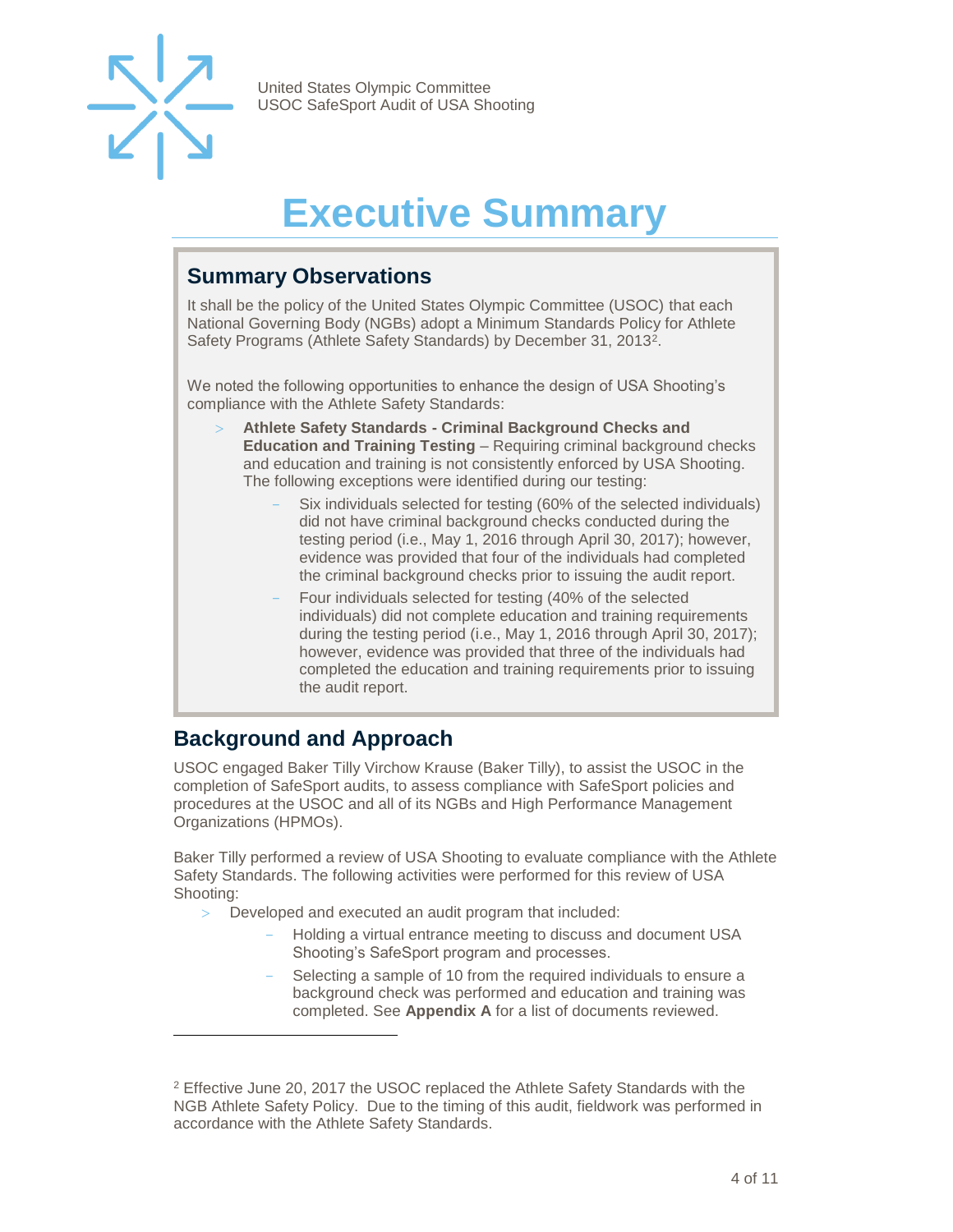

- Reviewing USA Shooting's athlete safety policy and determining whether the following was addressed:
	- Required misconduct is prohibited and defined;
	- Reporting procedures are documented; and
	- The grievance process is documented and complies with Athlete Safety Standards.
- Identifying which individuals are required to undergo a criminal background check and complete education and training.
- Conducted a virtual exit meeting, if requested, following delivery of the draft report, to discuss audit findings and recommendation(s) with USA Shooting. See **Appendix B** for a list of individuals interviewed.
- > Identified specific observations and recommendations regarding opportunities to enhance compliance with Athlete Safety Standards. Observations include the following attributes: criteria, condition, cause, effect and recommendation, as set out in the International Professional Practices Framework (IPPF) Standards and Practice Advisory 2410-1.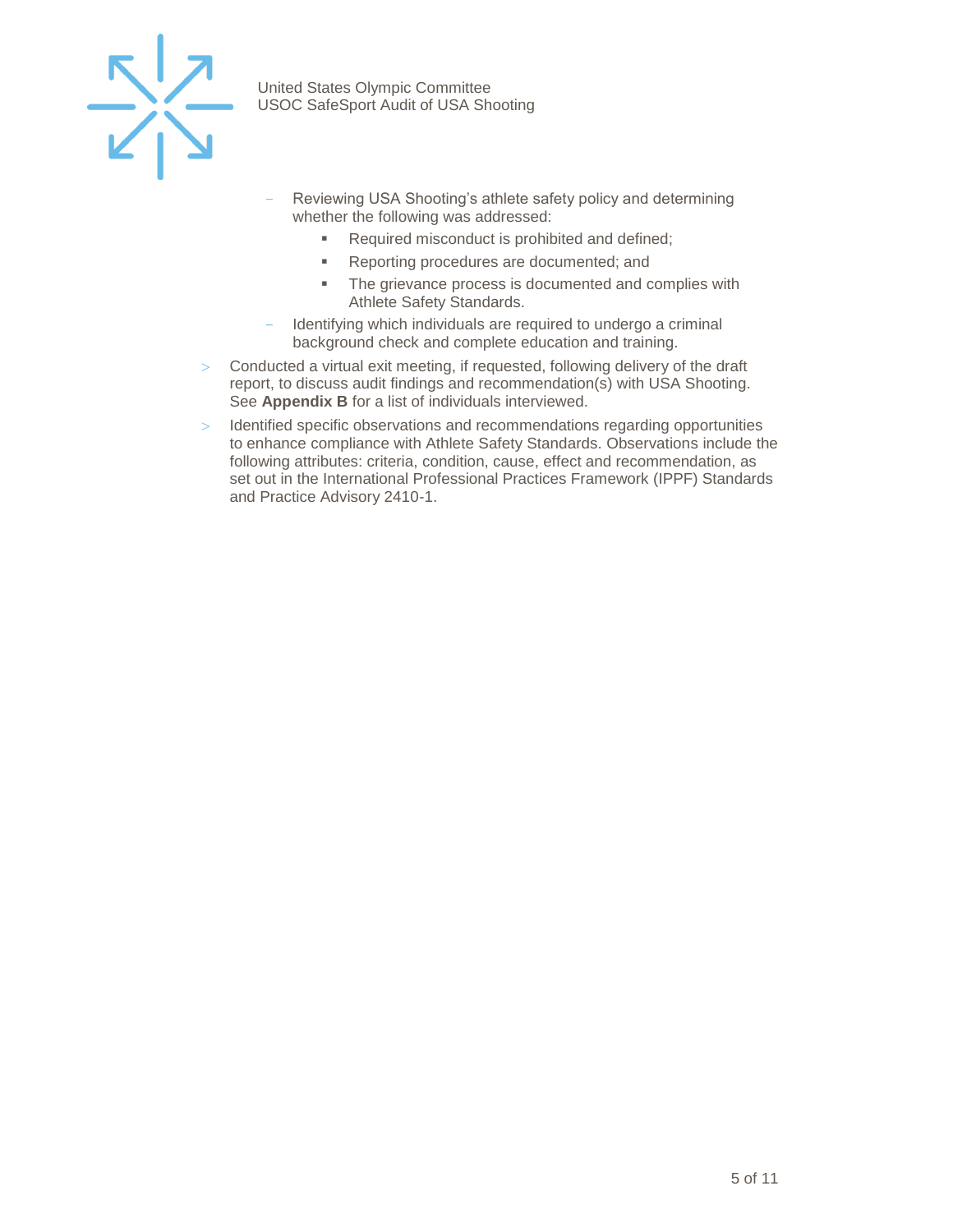

### **Detailed Report**

<span id="page-5-0"></span>The table below represents opportunities to enhance the design and effectiveness of USA Shooting's compliance with the Athlete Safety Standards.

| 1. Athlete Safety Standards - Criminal Background Checks and Education and<br><b>Training Testing</b> |                                                                                                                                                                                                                                                                                                                                                                                                                                                                                                                                                                                                                                                                                                                                                                                                                                                                                                                                |  |
|-------------------------------------------------------------------------------------------------------|--------------------------------------------------------------------------------------------------------------------------------------------------------------------------------------------------------------------------------------------------------------------------------------------------------------------------------------------------------------------------------------------------------------------------------------------------------------------------------------------------------------------------------------------------------------------------------------------------------------------------------------------------------------------------------------------------------------------------------------------------------------------------------------------------------------------------------------------------------------------------------------------------------------------------------|--|
| <b>Criteria</b>                                                                                       | The Athlete Safety Standards states each NGB/HPMO shall<br>require criminal background checks and education and<br>training for those individuals it formally authorizes, approves,<br>or appoints (a) to a position of authority over, or (b) to have<br>frequent contact with athletes.                                                                                                                                                                                                                                                                                                                                                                                                                                                                                                                                                                                                                                      |  |
| <b>Condition</b>                                                                                      | Requiring criminal background checks and education and<br>training is not consistently enforced by USA Shooting. The<br>following exceptions were identified during our testing:<br>1. Six individuals selected for testing (60% of the selected<br>individuals) did not have criminal background checks<br>conducted during the testing period (i.e., May 1, 2016 through<br>April 30, 2017); however, evidence was provided that four of<br>the individuals had completed the criminal background checks<br>prior to issuing the audit report.<br>2. Four individuals selected for testing (40% of the selected<br>individuals) did not complete education and training<br>requirements during the testing period (i.e., May 1, 2016<br>through April 30, 2017); however, evidence was provided that<br>three of the individuals had completed the education and<br>training requirements prior to issuing the audit report. |  |
| Cause                                                                                                 | USA Shooting may not be consistently tracking and<br>monitoring compliance with the criminal background checks<br>and education and training requirements of the Athlete Safety<br>Standards.<br>After Baker Tilly's request for the required SafeSport<br>documentation for the selected individual, USA Shooting<br>personnel, noted via email that the selected individual is<br>included on the NGB's list of covered individuals during the<br>testing period; however, the selected individual is actually a<br>parent who was listed as a "coach." USA Shooting personnel<br>noted that if the primary USA Shooting Certified Training<br>Center (CTC) in Seattle, WA does not communicate to him<br>that they added a new coach to the CTC program, he, nor<br>USA Shooting, have any way of policing the SafeSport<br>requirements.                                                                                   |  |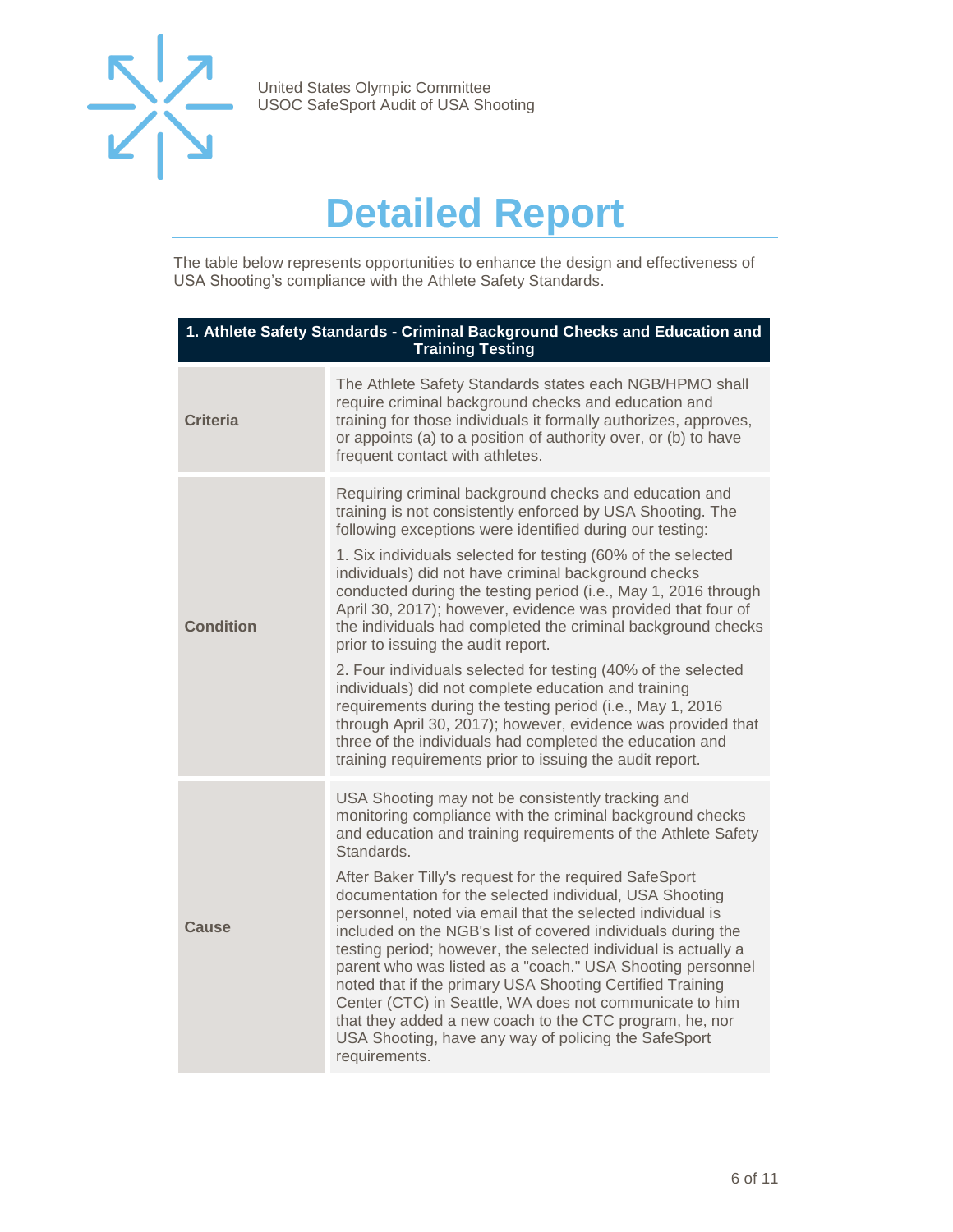

#### **1. Athlete Safety Standards - Criminal Background Checks and Education and Training Testing**

| <b>Effect</b>                 | Individuals USA Shooting formally authorizes, approves or<br>appoints (a) to a position of authority over, or (b) to have<br>frequent contact with athletes may not be in compliance with<br>the SafeSport program because they have not completed<br>criminal background checks and/or education and training<br>prior to having contact with athletes. USA Shooting must be in<br>compliance with the Athlete Safety Standards to be a member<br>in good standing. Noncompliance with the Athlete Safety<br>Standards can result in disciplinary action by the USOC<br>including withdrawal of high performance funding. Also,<br>athletes may have contact with individuals who are unaware<br>of SafeSport misconduct and the potential impact to athletes'<br>well-being and/or have contact with individuals who have a<br>criminal history, which could put athletes at SafeSport-related<br>misconduct risk.                |
|-------------------------------|-------------------------------------------------------------------------------------------------------------------------------------------------------------------------------------------------------------------------------------------------------------------------------------------------------------------------------------------------------------------------------------------------------------------------------------------------------------------------------------------------------------------------------------------------------------------------------------------------------------------------------------------------------------------------------------------------------------------------------------------------------------------------------------------------------------------------------------------------------------------------------------------------------------------------------------|
| <b>Recommendation</b>         | USA Shooting must require that individuals it formally<br>authorizes, approves, or appoints (a) to a position of authority<br>over, or (b) to have frequent contact with athletes complete<br>criminal background checks and education and training<br>requirements in a timely manner and before they have contact<br>with athletes to provide assurance that they are educated on<br>the requirements of the Athlete Safety Standards. USA<br>Shooting must consistently track and verify criminal<br>background checks and education and training requirements<br>are met for all Required Individuals. Compliance with these<br>requirements must be completed within 90 days of receipt of<br>the final audit report.<br>USA Shooting should review the testing results and require all<br>necessary individuals to complete the necessary<br>requirements (i.e., criminal background check and/or<br>education and training). |
| <b>Management</b><br>response | USAS was asked to identify and finalize who is considered a<br>'covered individual' in January 2017. The 'categories' of<br>covered individuals was communicated to all USAS staff,<br>national coaches and those that are considered 'covered<br>individuals' in February 2017.                                                                                                                                                                                                                                                                                                                                                                                                                                                                                                                                                                                                                                                    |
|                               | At that point in time USAS had put into place a single<br>reporting contact and tracking procedure for all covered<br>individuals provided to US Center for Safe Sport.                                                                                                                                                                                                                                                                                                                                                                                                                                                                                                                                                                                                                                                                                                                                                             |
|                               | This current audit looked at 'covered individuals' prior to our<br>formalized tracking procedure was fully implemented in<br>February 2017 under the guidance issued by the US Center<br>for SafeSport in February 2017 and before 'covered<br>individuals' were formally identified and contacted.                                                                                                                                                                                                                                                                                                                                                                                                                                                                                                                                                                                                                                 |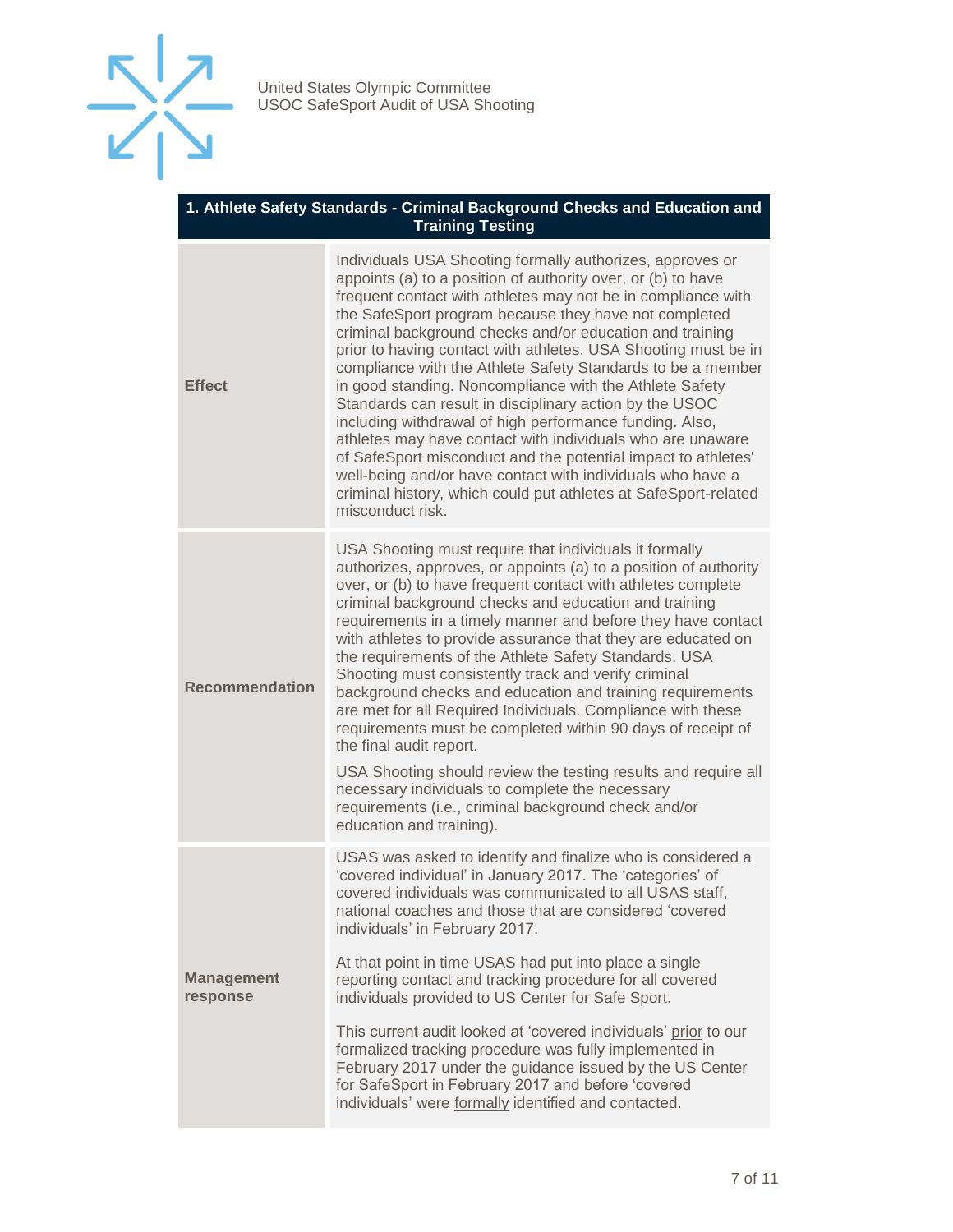

#### **1. Athlete Safety Standards - Criminal Background Checks and Education and Training Testing**

USAS has named a single reporting contact for all Safe Sport policy compliance, Reya Kempley who is a fulltime USAS staff member. She is making steady progress to get over 300+ individuals in full compliance.

USAS is committed to Safe Sport and developed the first online free NGB specific Safe Sport training that was rolled out in 2012. Good faith effort has been made to get all of our coaches and volunteers to take Safe Sport training with NCSI background checks. We will continue to make good faith efforts to have all of our named 'covered individuals' in compliance.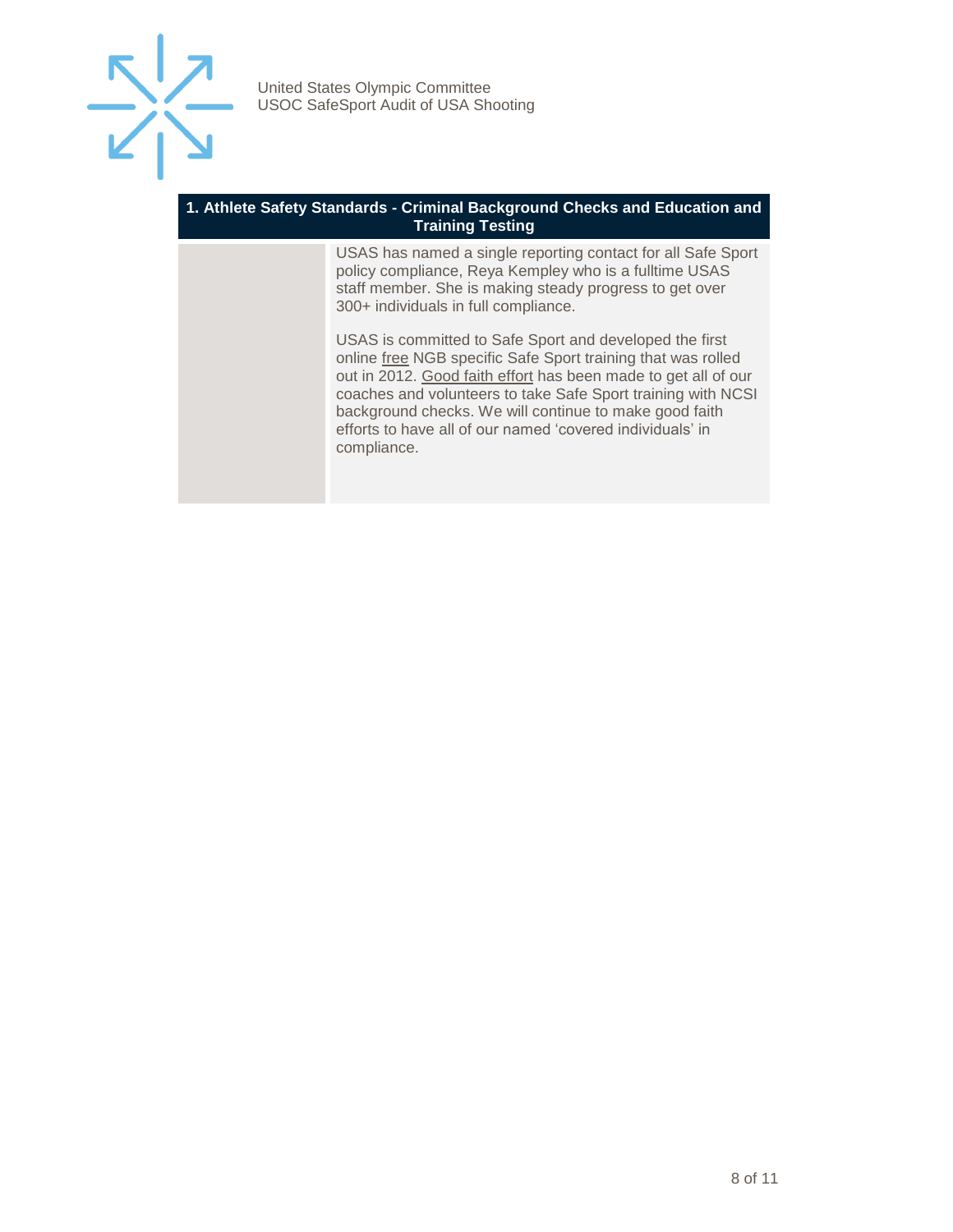

## <span id="page-8-0"></span>**Report Appendices**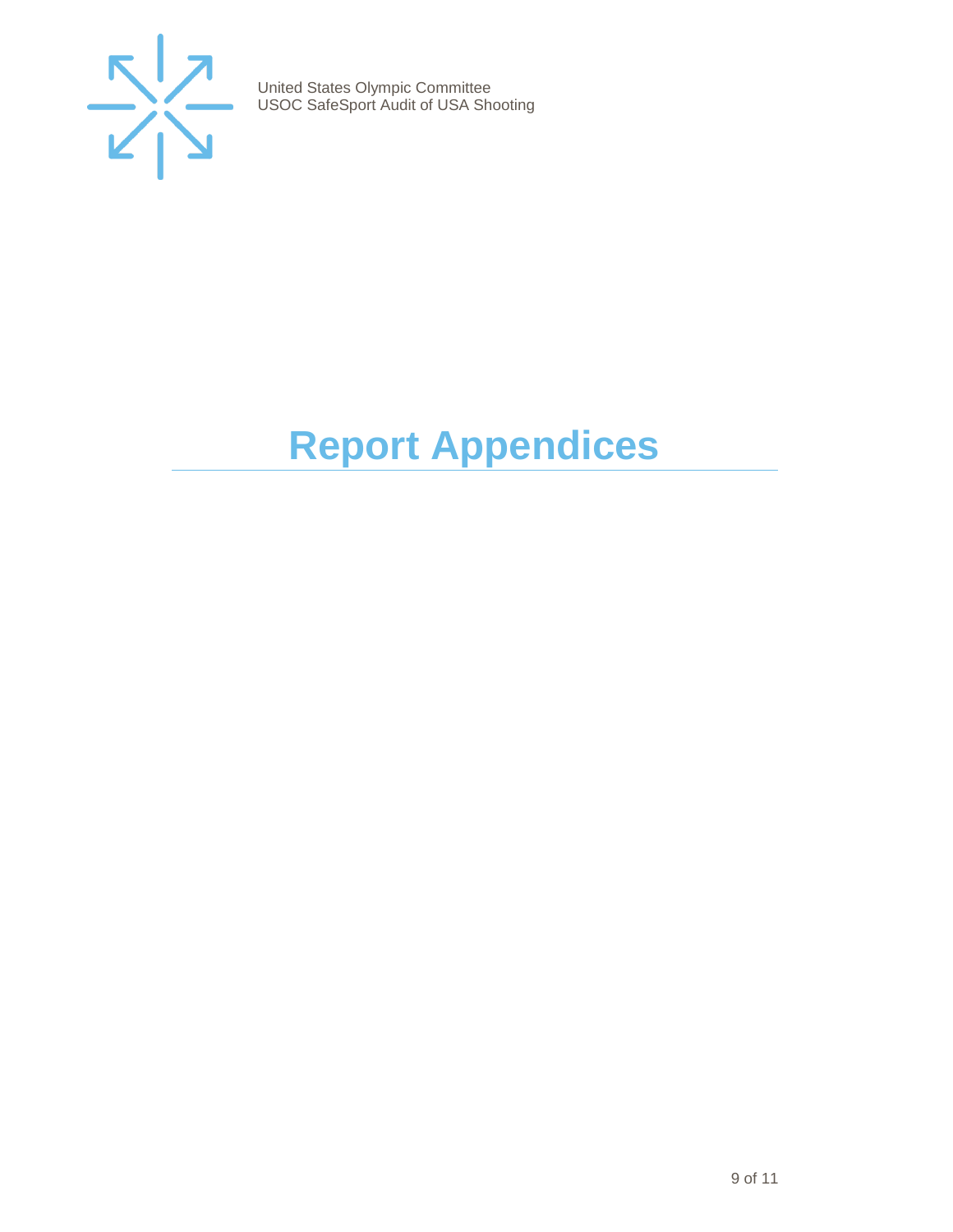

#### <span id="page-9-0"></span>**Appendix A: Documents Reviewed**

We reviewed the following documents:

- > Athlete Safety Standards Program Questionnaire
- > Population listing of "required individuals" (i.e., covered individuals required to undergo background check and training)
- > USA Shooting SafeSport Policy
- > Amended and Restated Bylaws of USA Shooting, Inc.